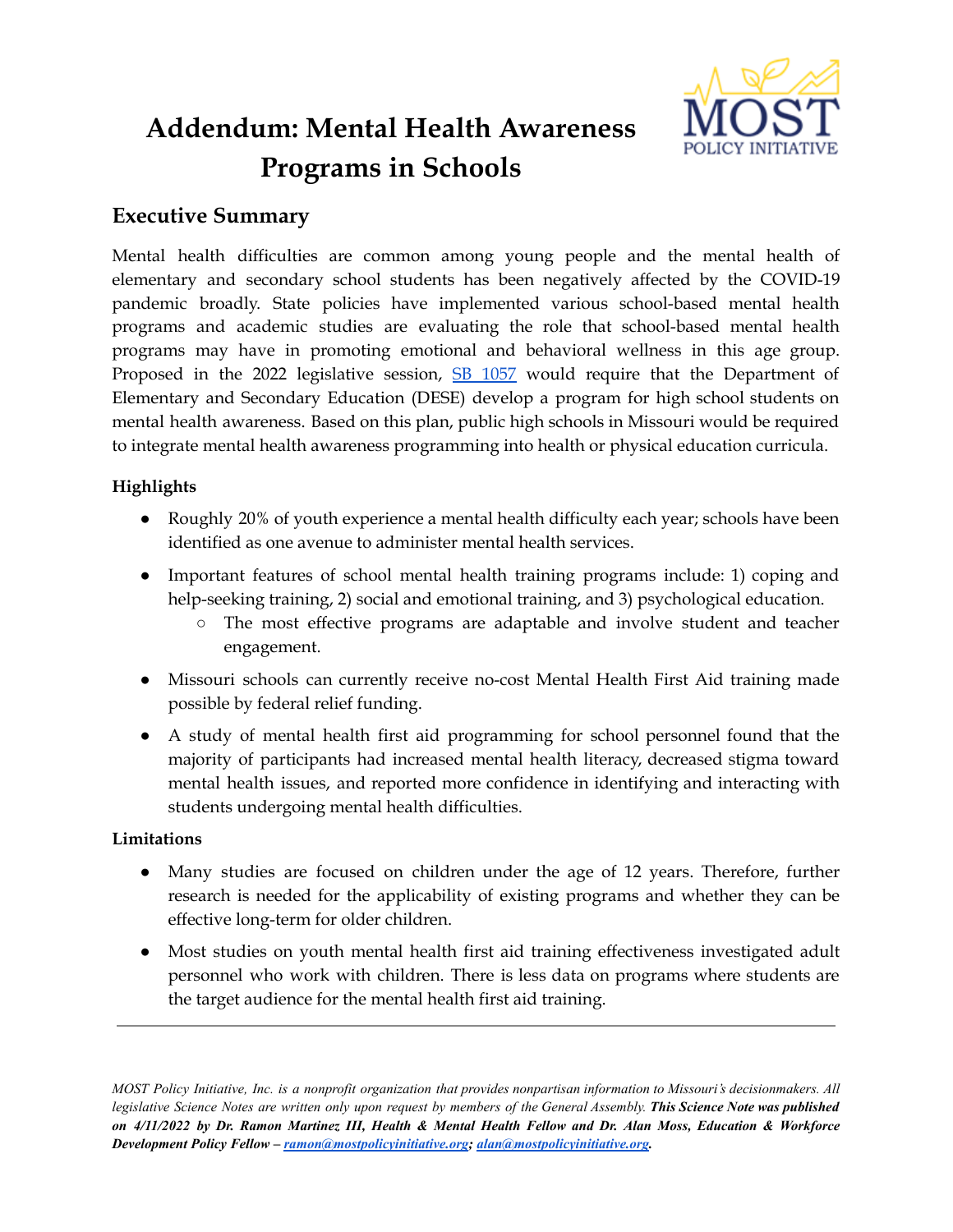# **Research Background**

#### **School-Based Approaches to Mental Health & Awareness**

Prior to the COVID-19 pandemic, an estimated 1 in 5 young people experienced mental health difficulties annually and 1 in 10 had a serious emotional disturbance.<sup>1</sup> Despite this, mental health treatment is accessed by fewer than half of young people with current mental disorders.<sup>2</sup> School-based mental health programs are one method to promote mental and emotional well-being. Program factors that are important for effective mental health programs may include: 1) teaching help-seeking and coping strategies, 2) promote social and emotional well-being, and 3) deliver effective psychological education (after appropriate teacher training).<sup>3</sup> Other important features may include consistency, parental inclusion, integration into curriculum and multiple methods, and developmentally appropriate components. <sup>4</sup> Several school-based mental health programs whose goals are to increase mental well-being and protect from future mental health complications have been studied.

Two programs, the [Mindfulness-Based](https://www.ummhealth.org/umass-memorial-medical-center/services-treatments/center-for-mindfulness/mindfulness-programs/mbsr-8-week-online-live) Stress Reduction program and [Zippy's](https://www.partnershipforchildren.org.uk/what-we-do/programmes-for-schools/zippys-friends.html) Friends (the latter of which has been studied internationally) have sought to improve psychological functioning with the goal of reducing the negative effects of stress and increasing coping skills. The  $RALLY$ [program](https://archive.globalfrp.org/evaluation/the-evaluation-exchange/issue-archive/current-issue-scaling-impact/the-rally-program-scaling-an-inclusive-approach-to-intervention-and-prevention) has aimed to increase the prevalence of resilient protective outcomes for learning. The [Strong](https://strongkidsresources.com/) Start program sought to prevent future emotional or behavioral problems by promoting social and emotional well-being. Reviews of these studies have shown that the programs whose curriculum are adaptable and can be modified to the needs of the class population, involve the teacher, and engage the student are important to effective program delivery. Programs that also emphasize engagement (as opposed to self-report tools) allow for better assessment of how to navigate lived experiences and use coping skills. RALLY and Zippy's Friends have also shown positive outcomes in coping and resilience, academic motivation, and emotional self-regulation. 5

Importantly, these programs (and a majority of other programs) are based on children under 12 years old, and their efficacy in older groups may be limited. Of the existing literature for high school-aged children, programs of short-term duration (such as those aimed at depression) may not have beneficial long-term effects. Screening of clinically-identifiable mental health or mood disorders, however, may result in fewer detrimental mental health outcomes (such as major depressive disorders). Social learning and skill training approaches to substance abuse may also have a negative effect on high school-aged children if already using substances, compared to earlier interventions.<sup>4</sup> Additionally, a small study of mental health knowledge and recognition in students (a.k.a. mental health literacy) determined that student help-seeking behavior and recognition of mental health were correlated with positive mental well-being in high school students. 6

## Multi-Tiered System of Supports (MTSS)

Within education, multi-tiered systems of supports (MTSS) for mental health provide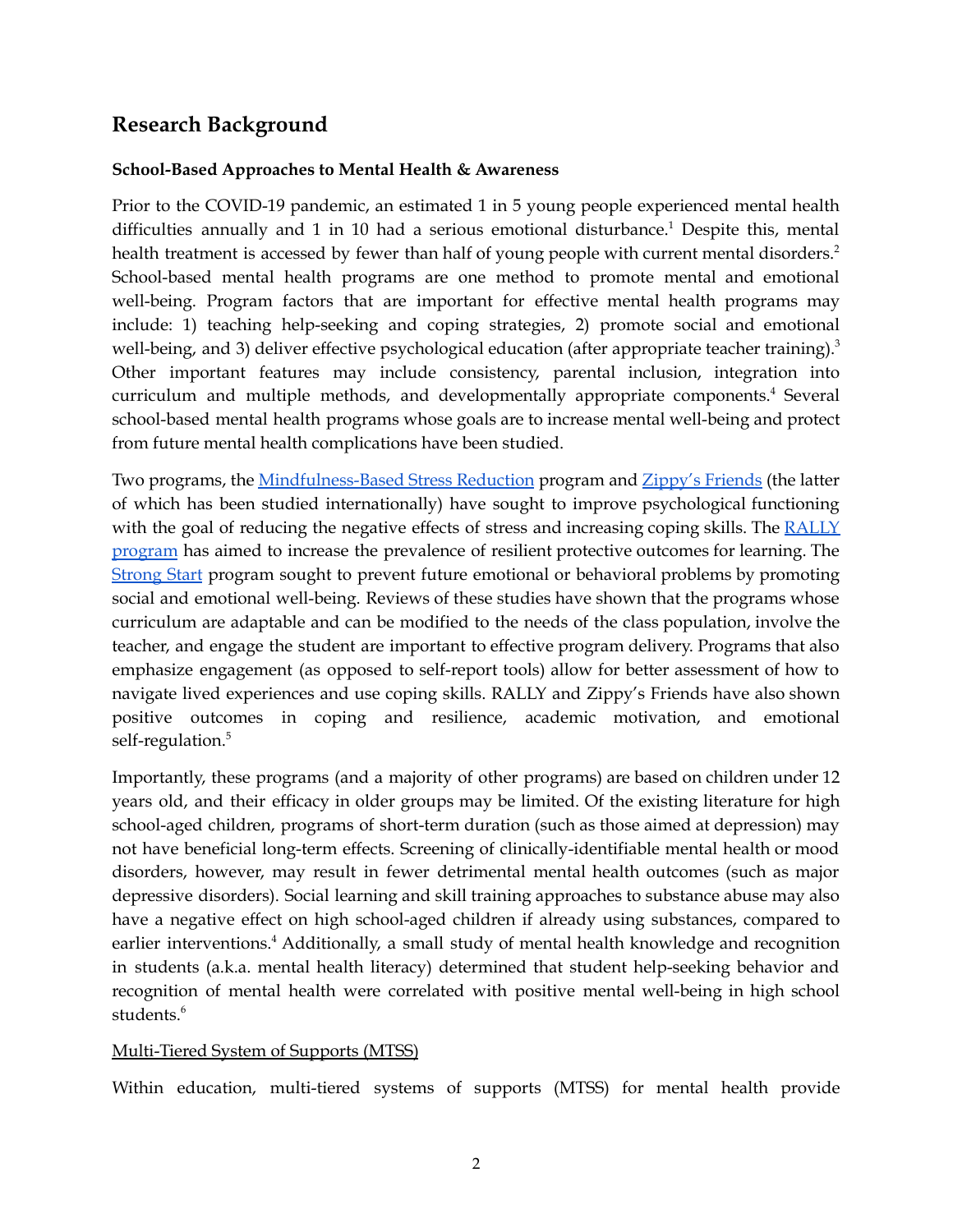frameworks to support students. The forms of support are broken down into three tiers: tier 1 is for all students and includes universal screenings and services such as lessons on mental health; tier 2 involves early interventions and targeted support; and tier 3 involves services for students with identified mental health difficulties.<sup>7,8</sup>

For more information on early behavioral healthcare intervention programs, please see the Science Note: Behavioral Healthcare Deficits and [Interventions.](https://mostpolicyinitiative.org/science-note/behavioral-healthcare-deficits-interventions/)

#### Youth Mental Health First Aid

Mental health training, such as Youth Mental Health First Aid, focuses on providing participants with the skills needed to identify and interact with persons with mental health challenges. According to the National Council for Welling Being, nationwide 2.5 million people have received training in [Mental](https://www.mentalhealthfirstaid.org/about/) Health First Aid.

The Department of Elementary and Secondary Education (DESE) has partnered with [Mental](http://mhfamissouri.org/) Health First Aid [Missouri](http://mhfamissouri.org/) to provide training at schools. Schools can apply for the no-cost training via an online [application](http://mhfamissouri.org/dese-application/) and then host the 6.5 hour-long training in-person or online. The training is implemented by the Missouri Department of Mental Health (DMH) and the Missouri Institute of Mental Health and is funded using federal relief funds.

A two-year study of mental health first aid programming for school personnel found that the majority of participants had increased mental health literacy and decreased stigma toward mental health after completion of the training.<sup>9</sup> In addition, 89% of participants reported increased confidence in being able to identify and interact with students undergoing mental health difficulties. Most studies on youth mental health first aid training effectiveness investigated adult personnel who work with children; there is less data on programs where students are the target audience for the training.

#### **COVID, Mental Health, and Schools**

Schools provide more than just academic training for students, they often have many other wrap-around benefits such as school lunch programs and can be places where mental health difficulties in students are identified. In addition, they are one of the primary places for students to learn the social, emotional, and behavioral skills needed to participate in society which is often called socio-emotional learning (SEL). The COVID-19 pandemic has also resulted in children experiencing increased anxiety and mental health-related difficulties. As society shifts to endemic recognition of the disease, strategies in coping, resilience, and long-term trauma-informed services are recommended by psychiatrists. <sup>10</sup> For more information on school and teacher-based approaches to mental health training, see the Science Note: Suicide [Education](https://mostpolicyinitiative.org/science-note/suicide-education-prevention-programs/) and [Prevention](https://mostpolicyinitiative.org/science-note/suicide-education-prevention-programs/) Programs. For more information on the effect of COVID in schools, please see the Science Note: [COVID-19](https://mostpolicyinitiative.org/science-note/covid-19-education/) & K-12 Education.